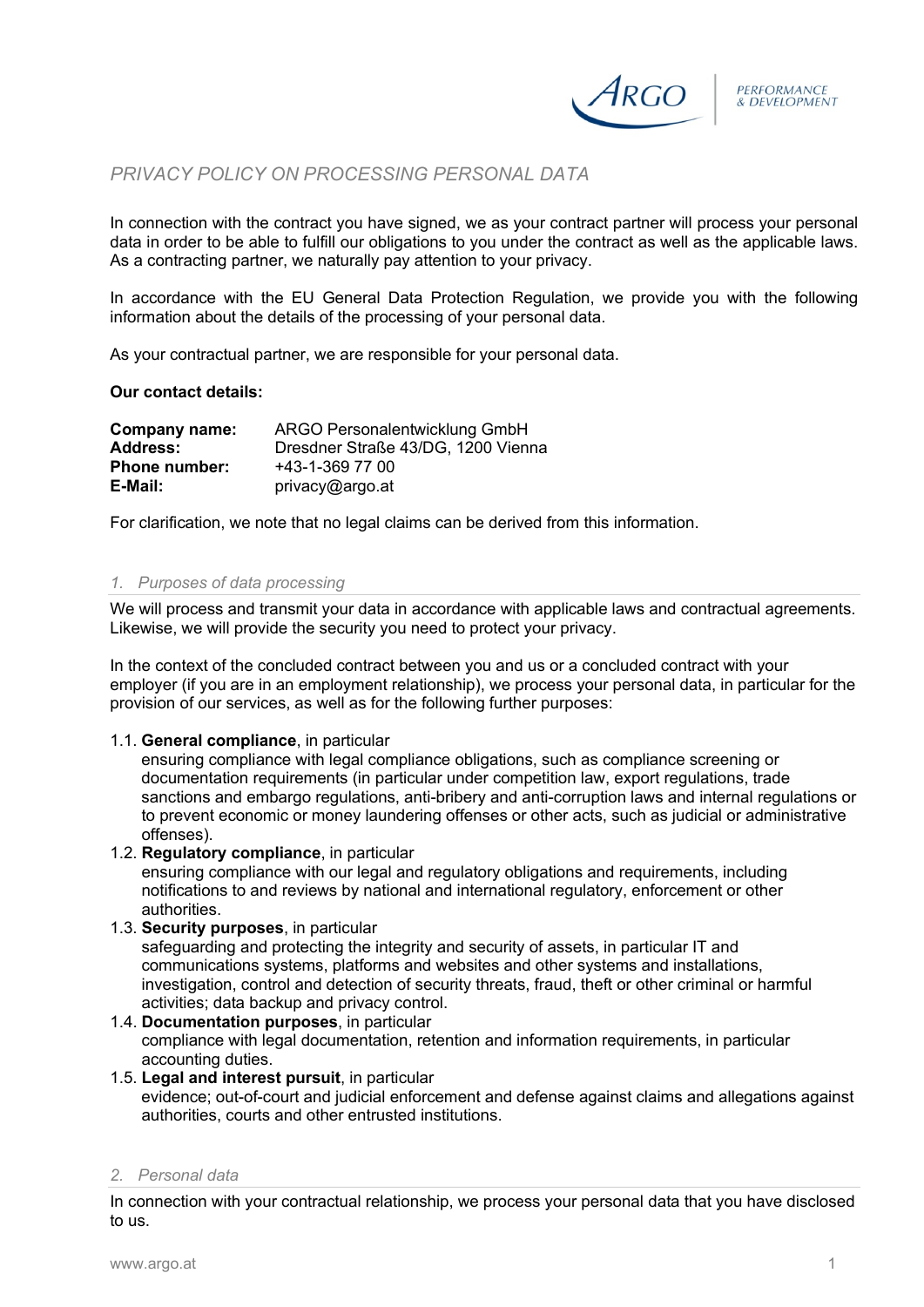

# *3. Legal basis of data processing and legitimate interests*

The legal basis for the processing of your personal data is set out in Article 6 of the European General Data Protection Regulation. The processing of your personal data takes place either for the fulfillment of your contract (Art. 6 para. 1 lit. b) with us, for the fulfillment of our legal obligations (Art. 6 para 1 lit c) or for the purpose of safeguarding our legitimate interests (Art. 6 para 1 lit. f), unless in the latter case your interests or fundamental rights and fundamental freedoms requiring the protection of personal data prevail. In addition, processing may be based on your consent, as far as you have given it to us.

Our legitimate interests are to build and maintain our business relationship with you, to comply with internal standards and regulations, asset security and legal action.

# *4. Automated individual decisions*

You will not be subject to any decision based solely on automated processing, which will have any legal effect on you or, in a similar manner, significantly affect you.

## *5. Receiver*

A transmission of the relevant data can in each individual case be planned to the following recipients:

- 5.1. **Professional consultants**: in particular tax consultants, auditors, lawyers, management consultants;
- 5.2. **Public authorities**: in particular tax and financial authorities, other administrative authorities and courts as well as regulatory bodies;
- 5.3. **Cooperation partner for the personality analysis as well as other cooperation partners**;
- 5.4. **Carriers**;
- 5.5. **Gastronomy and hotel businesses**

## *6. Collection of personal data*

In principle, we collect your personal data directly from you, in particular during the initiation of the contract, your visit to our website, your communication with us and otherwise in the course of the contractual relationship. If you are employed and your employer uses our services or is our contractual partner, we may be able to obtain the following categories of data about you from your employer:

6.1. **Personal data**, such as Surname and first name, age range, gender;

6.2. **Occupational data**, such as business contact data, your position and career development data.

# *7. Obligation to provide the data*

The provision of your personal information is necessary to complete and execute the contract, to fulfill legal obligations, to organize and run our business, including to fulfill our obligations to our business partners and to comply with our corporate philosophy and standards. Failure to provide it would result in our failing to meet our contractual and legal obligations and not being able to operate our business economically with the due care and diligence of a proper business.

## *8. Transmission and processing of data outside the EU / EEA*

In exceptional cases, your data can be processed outside the EU / EEA. ARGO only transmits data to recipients in third countries if they guarantee a level of data protection equivalent to national law. This does not apply if the transmission takes place on the basis of a legal obligation or is part of an order by a contractual partner in the third country.